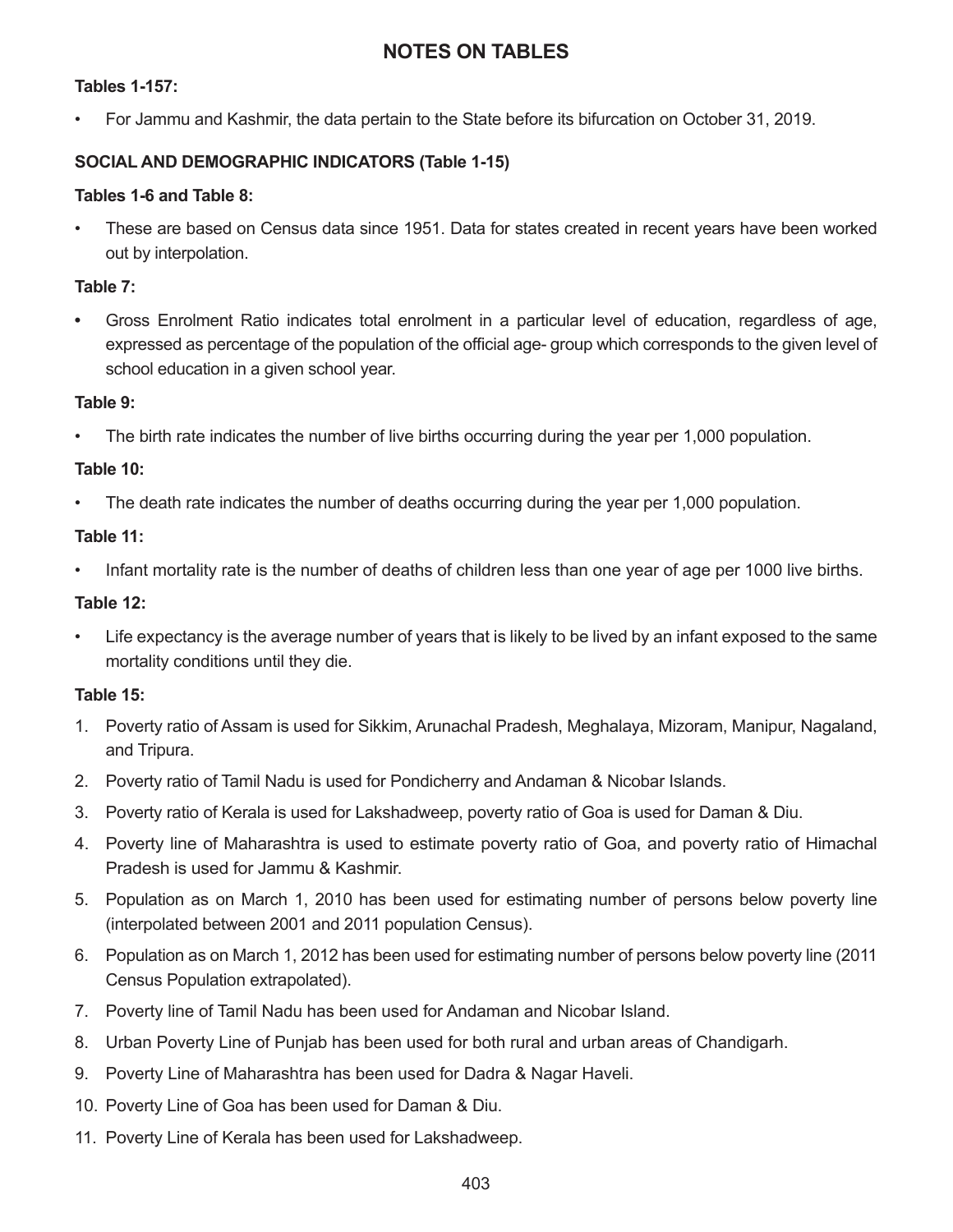# **STATE DOMESTIC PRODUCT (Table 16-45)**

### **Table 16-45**

• The Ministry of Statistics and Programme Implementation (MOSPI) decided to merge the Central Statistics Office (CSO) and the National Sample Survey Office (NSSO) into National Statistical Office (NSO) effective May 23, 2019.

# **Table 16-21**

• Data on Gross State Domestic Product (GSDP) and Net State Domestic Product (NSDP) for base year 2004-05 are given at factor cost at both constant and current prices. In the 2011-12 series, GSDP and NSDP are at market prices instead of factor cost.

# **Table 22-45**

• Data prior to base year 2011-12 relate to GSDP and NSDP at factor cost.

### **Table 34-37**

• Data on Industry comprise: (1) Mining & Quarrying, (2) Manufacturing (i. Registered, and ii. Unregistered), (3) Construction, (4) Electricity, Gas and Water Supply.

### **Table 42-45**

• Data on Services consists of: (1) Transport, Storage & Communication, (2) Trade, Hotels and Restaurants, (3) Banking & Insurance, (4) Real estate, Ownership of Dwellings and Business Services; (5) Public Administration, and (6) Other Services.

### **AGRICULTURE AND ALLIED (Table 46-91)**

### **Table 46-81**

# *Yield*

• Yield rate is defined as production per unit of area. The yield estimates of major crops are obtained through analysis of Crop Cutting Experiments (CCE) conducted under scientifically designed General Crop Estimation Surveys (GCES).

### *Net Area Sown*

• This represents the total area sown with crops and orchards. Area sown more than once in the same year is counted only once.

# *Gross Cropped Area*

• This represents the total area sown once and/or more than once in a particular year, *i.e.* the area is counted as many times as there are sowings in a year. This total area is also known as total cropped area or total area sown.

### *Irrigated Area*

The area is assumed to be irrigated for cultivation through sources such as canals (Government and Private), tanks, tube-wells, other wells and other sources.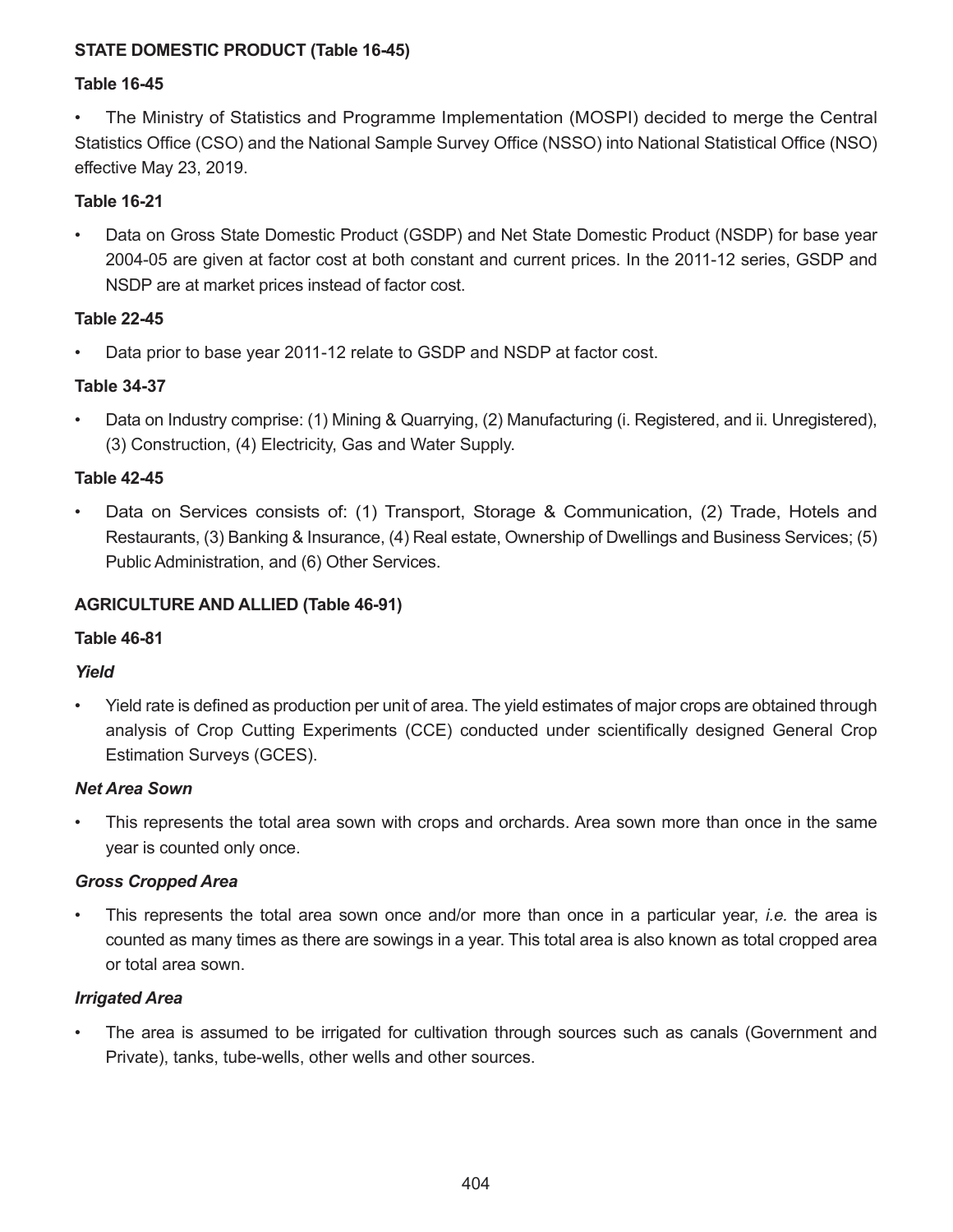# *Gross Irrigated Area*

• It is the total area under crops, irrigated once and/or more than once in a year. It is counted as many times as the number of times the areas are cropped and irrigated in a year.

# *Net Irrigated Area*

It is the area irrigated through any source once in a year for a particular crop.

# *Cropping Intensity*

It is the ratio of Total Cropped Area to the Net Sown Area.

# *Nine Oilseeds*

• Wherever "Nine oilseeds" is mentioned in this publication, it includes castor seed, groundnut, linseed, niger, safflower, sesame, soya bean, sunflower, and rapeseed-mustard (R&M).

# *Total Oilseeds*

• Total oilseeds include cottonseed and coconut besides nine oilseeds mentioned above (For details please see Agricultural Statistics at a Glance, Ministry of Agriculture and Farmers Welfare, Government of India).

# **PRICE AND WAGES (Table 92-99)**

# **Table 96-99**

• Average annual wage rate has been calculated using the average of monthly wage rates available for that year.

# **INDUSTRY (Table 100-121)**

# **Table 101**

• Fixed capital represents the depreciated value of fixed assets owned by the factory as on the closing day of the accounting year. Fixed assets are those that have a normal productive life of more than one year. Fixed capital includes land including lease- hold land, buildings, plant and machinery, furniture and fixtures, transport equipment, water system and roadways and other fixed assets such as hospitals, schools, *etc.* used for the benefit of the factory personnel.

# **Table 102**

• Working capital is the sum total of physical working capital, cash deposits in hand and at bank and the net balance receivable over amounts payable at the end of the accounting year. Working capital, however, excludes unused overdraft facility, fixed deposits (irrespective of duration), advances for acquisition of fixed assets, loans and advances by proprietors and partners (irrespective of their purpose and duration), long-term loans (including interest thereon) and investments.

# **Table 103**

• Physical working capital is the total inventories comprising raw materials and components, fuels and lubricants, spares, stores and others, semi-finished goods and finished goods as on the closing day of the accounting year. However, it does not include the stock of materials, fuels, stores, *etc.* supplied by others to the factory for processing and finished goods processed by the factory from raw materials supplied by others.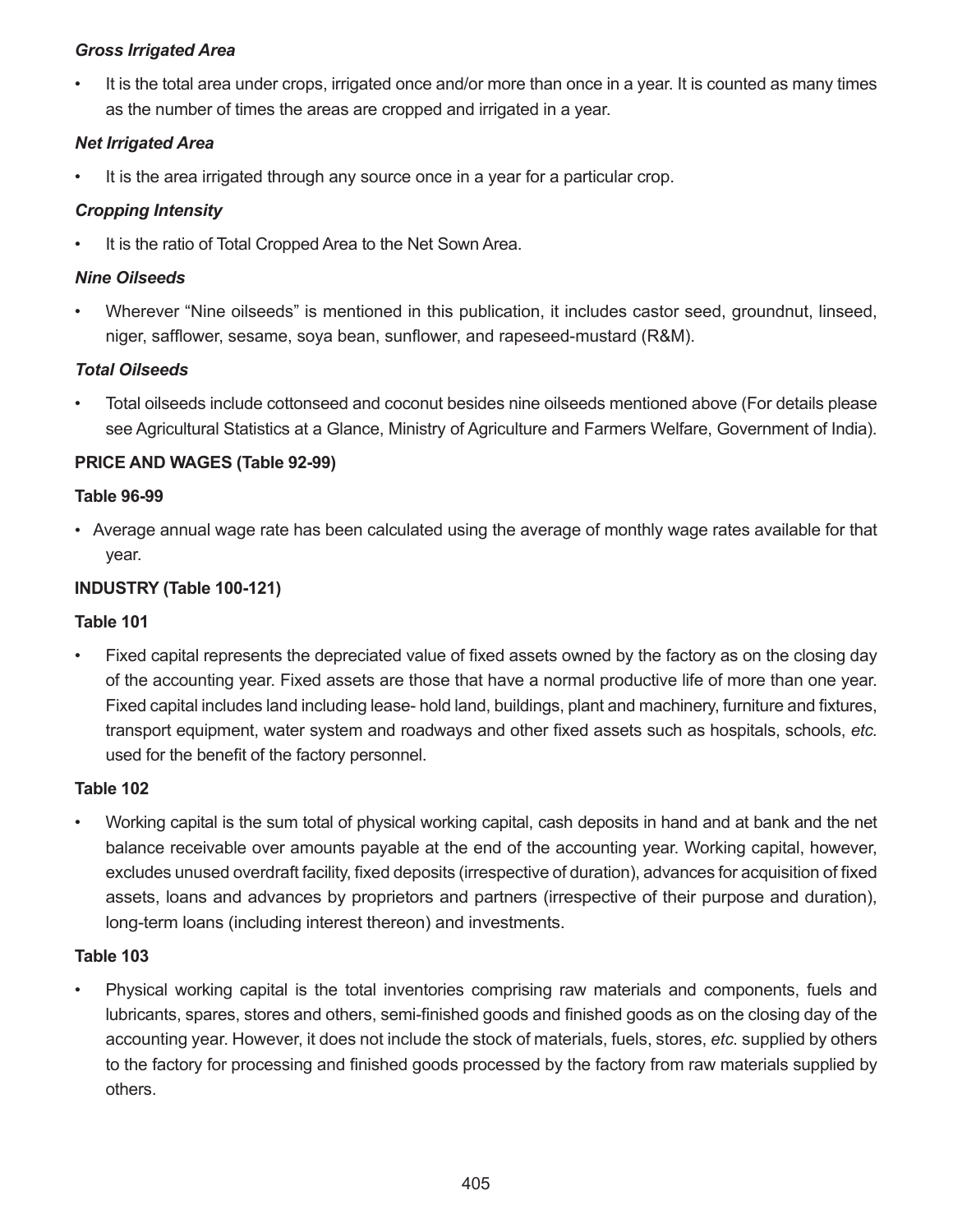### **Table 104**

• Productive capital is the total of fixed capital and working capital.

# **Table 105**

• Invested capital is the total of fixed capital and physical working capital.

# **Table 111**

• Net Value Added is arrived at by deducting total input costs and depreciation from total value of output.

# **Table 112**

• Gross Value Added (GVA) is the value of output less the value of intermediate consumption. Value added represents the contribution of labour and capital to the production process. When the value of taxes on products (less subsidies on products) is added, the sum of value added for all resident units gives the value of gross domestic product.

# **Table 114**

• Gross fixed Capital formation refers to the net increase in physical assets (investment minus disposals) within the measurement period. It comprises total ex-factory value of products and by-products manufactured as well as other receipts such as receipts from non-industrial services rendered to others, work done for others using materials supplied by them, value of electricity produced and sold, sale value of goods sold in the same condition as purchased, addition in stock of semi- finished goods and own construction.

# **INFRASTRUCTURE (Table 122 to 134)**

# **Table 122**

• Per capita availability of power is calculated as a ratio of availability of power to the population census for each state published by the Government of India.

The method used for per capita availability is detailed below:

- i) Per capita availability for 2004-05 to 2010-11 was calculated based on the census data of 2001 for all States.
- ii) Per capita availability for 2011-12 to 2018-19 was calculated based on the census data of 2011 other than the States of Andhra Pradesh and Telangana.
- iii) Per capita availability for 2014-15 and 2018-19 for the States of Andhra Pradesh and Telangana were calculated based on the population figures of 2014 from their respective Governments' portals.

# **Table 124**

Installed capacity means the summation of guaranteed rated capacity of the generating units at rated head, or the capacity as decided in consultation with the Central Electricity Authority from time to time considering the uprating, de-rating *etc.* The installed Capacity of Andhra Pradesh has been bifurcated in the ratio of 53.89 and 46.11 for Telangana and New Andhra Pradesh, respectively.

# **Table 130**

• Ease of Doing Business Index is based on the implementation of the Business Reform Action Plan (BRAP) recommended by Department of Industrial Policy and Promotion (DIPP) to all States and UTs.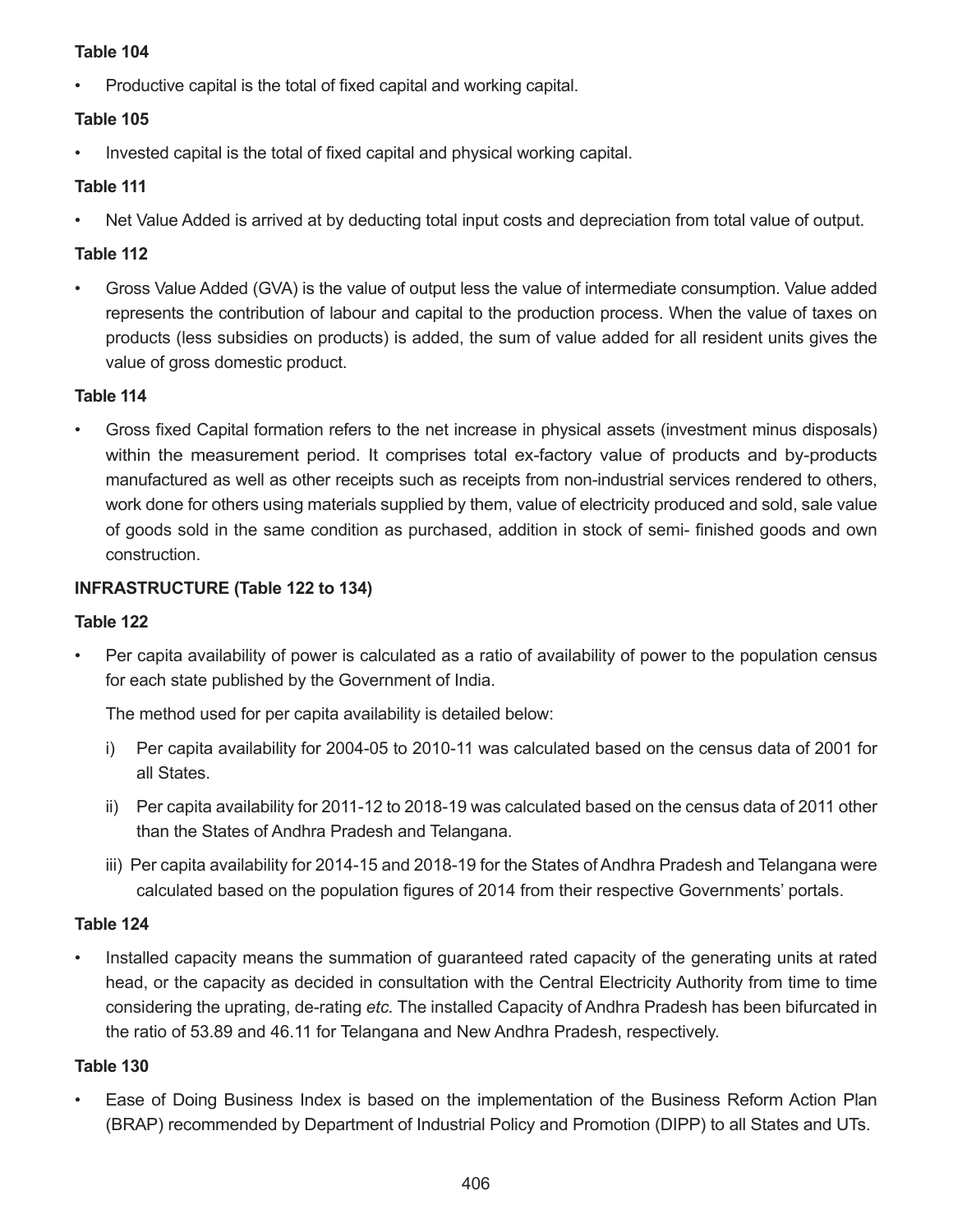### **BANKING (Table 135-146)**

### **Table 135-145**

- Deposits and Credit of scheduled commercial banks in India are as per returns submitted under Section 42(2) of the Reserve Bank of India Act, 1934 and relate to the last Friday of the reference period.
- Credit to Deposit ratio is the ratio of bank lending to deposits. It indicates how much of a bank's core funds are being used for lending.

### **Table 140-141**

• Credit to agriculture is bifurcated into two categories *viz.*, direct finance and indirect finance. The total Credit to Agriculture is calculated across Rural, Semi-Urban, Urban and Metropolitan centres of the states over time. Similarly, credit to Industry has many sub categories (see BSR, RBI various issues), which is calculated across Rural, Semi-Urban, Urban and Metropolitan centres of the states over time.

#### **Table 142**

• Personal loans by scheduled commercial banks comprise three categories *viz.*, Loans for Purchase of Consumer Durables, Loans for Housing and others. This table is compiled across Rural, Semi-Urban, Urban and Metropolitan centres of the states over time.

### **FISCAL (Table 147-157)**

### **Table 147-156**

- Gross fiscal deficit (GFD) is the excess of total expenditure (including loans net of recovery) over revenue receipts (including external grants) and non-debt capital receipts. Since 1999-2000, GFD excludes States' share in small savings as per the new system of accounting.
- Revenue deficit denotes the difference between revenue receipts and revenue expenditure.

### **Table 157**

### **Methodology for Debt Statistics**

- The Reserve Bank has compiled (since 2005-06) a consistent data series for outstanding liabilities of state Governments. The expanded coverage of items is given below. The revised series also includes reserve funds, deposits and advances and contingency funds of the state Governments. The debt series has been compiled by taking the data provided by the CAG in 'Combined Finances and Revenue Accounts of Union and State Governments in India'. In the absence of data for any particular head in the said publication, corresponding data from the State Budgets have been incorporated.
- The item-wise outstanding liabilities as at end-March 2000 of the 3 bifurcated States (Bihar, Madhya Pradesh and Uttar Pradesh) have been apportioned to the respective 3 newly formed States (Jharkhand, Chhattisgarh and Uttaranchal) in their respective population ratios to facilitate research.
- The Combined Finance and Revenue Accounts of the Union Government and State Governments in India published by the Comptroller and Auditor General of India, State Budgets and data from the Reserve Bank records have been utilised for compiling the data series on debt.